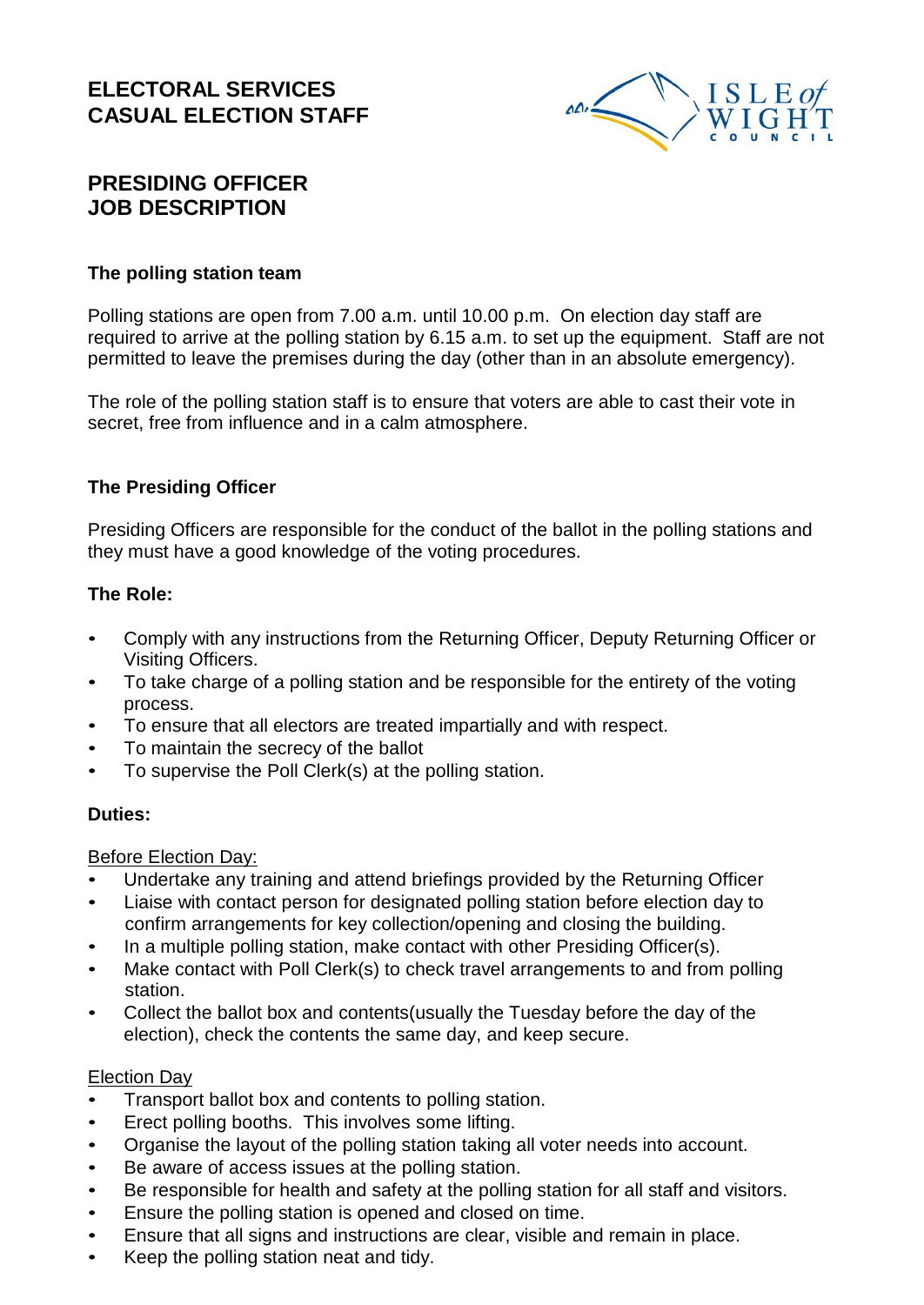- Instruct and supervise the work of the Poll Clerk(s)
- Account for, and be responsible for, all ballot papers, both issued and un-issued.
- Check and mark electors' electoral numbers in the register of electors and on the corresponding numbers lists.
- Issue ballot papers to voters
- Ensure that voters cast their votes in secret and put them into the correct ballot box (where appropriate).
- Provide assistance to voters as required.
- Receive postal votes delivered by hand.
- Manage the attendance of those entitled to be present in the polling station, eg candidates, agents, representatives of the Electoral Commission and Observers, and ensure they do not interfere with the voting process.
- Be polite and professional when dealing with all visitors to the polling station and remain impartial at all times.
- Monitor the activities of tellers outside polling places

### Close of Poll

- Ensure the polling station is closed on time.
- Supervise the dismantling of the polling station and ensure the building is returned to good order.
- Complete the ballot paper account and associated paperwork; pack in accordance with instructions given by Returning Officer
- Deliver the ballot box and associated paperwork to the count location as designated by the Returning Officer

You will be working a 16 hour day, so you must provide your own refreshments and take appropriate breaks throughout the day to avoid tiredness. Polling station staff are not permitted to leave the premises during the day (other than in an absolute emergency).

The Returning Officer is not permitted to employ anyone who is/or has carried out duties on behalf of any political party or candidate at the election.

All staff will be required to read and agree to the terms of the Statement of Secrecy.

The rate of pay for these duties varies slightly depending on the type of election but as an example the current rate of pay for a Presiding Officer for a local election is £225 plus a further fee for undertaking training.

In addition to the main elections (such as Parliamentary and the 4-yearly council elections) which are usually held in the May of any given year, there are from time to time byelections which can be held at any time throughout the year.